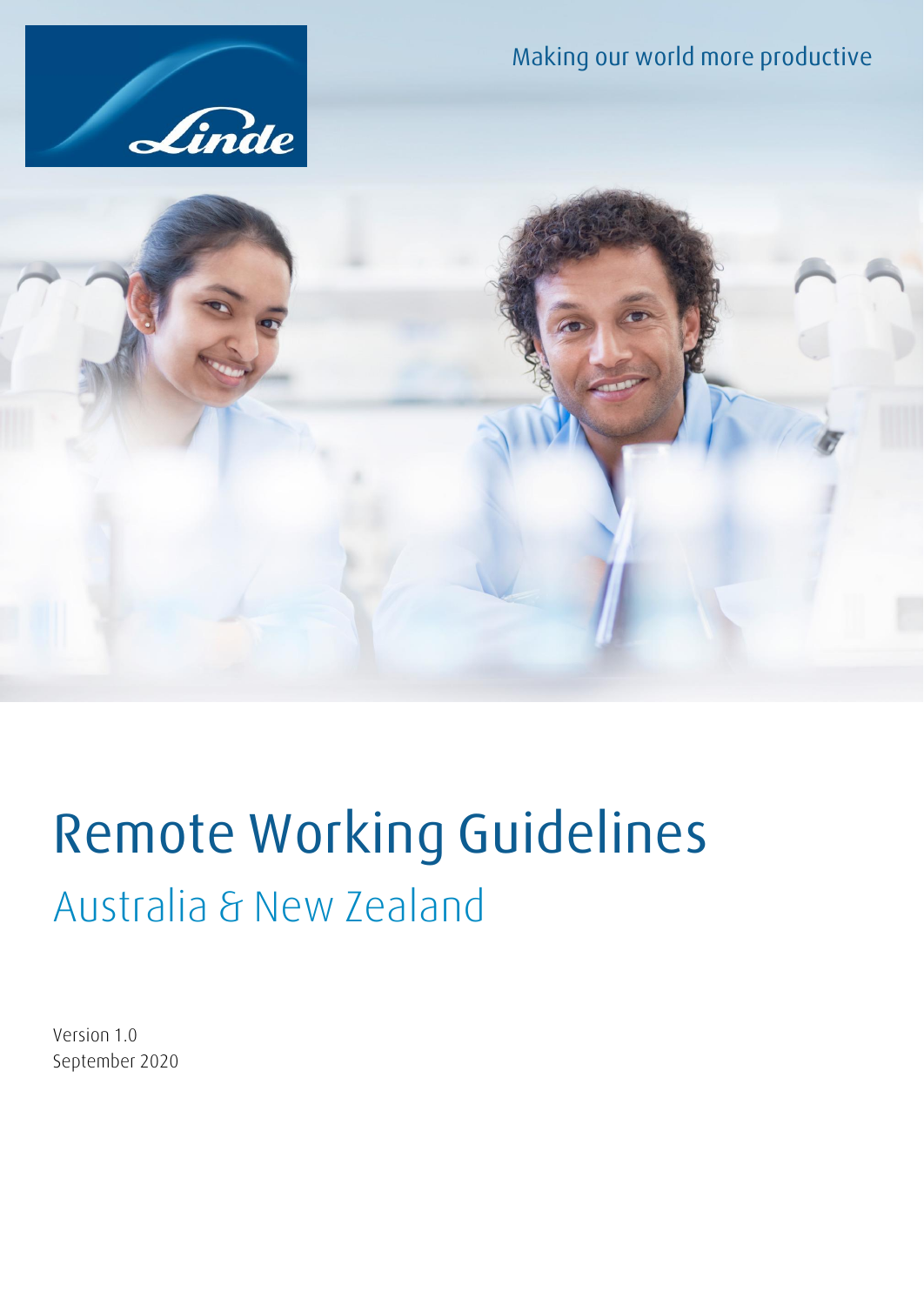## **Table of Contents**

| Introduction / Purpose                                              | 3              |
|---------------------------------------------------------------------|----------------|
| <b>Working Remotely</b>                                             | 3              |
| Considerations for Operational Requirements                         | 3              |
| Remote Working Principles                                           |                |
| Hours & days of work                                                | 4              |
| Expenses & costs                                                    | 5              |
| Occupational Health & Safety                                        | 5              |
| Insurance & Workers Compensation                                    | 6              |
| Security                                                            | 6              |
| Access/Inspections                                                  | 7              |
| Termination of the Remote Working Agreement                         | $\overline{7}$ |
| How do I request a Remote Working arrangement?                      | 7              |
| Manager responsibilities in considering remote working arrangements | 8              |
| <b>Version Control</b>                                              | 8              |
| <b>Frequently Asked Questions</b>                                   | 9              |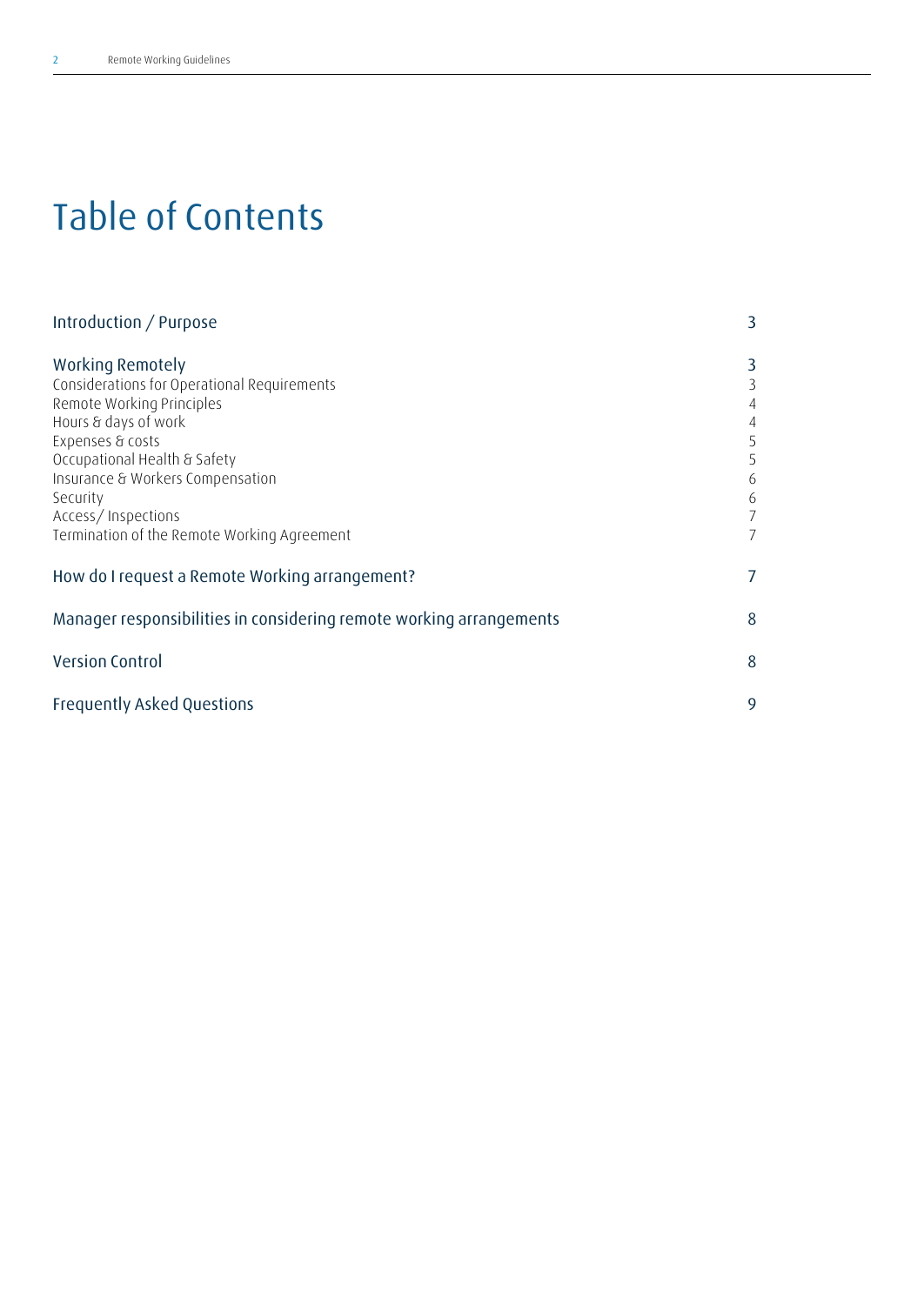## <span id="page-2-0"></span>**Introduction / Purpose**

At Linde we strive to be a market leader, responsive to our customer and our employee needs. We value the high performance and productivity of our people and believe that employees being able to balance their work and lifestyle responsibilities is crucial to achieving our goal.

The aim of these guidelines is to ensure that all requests for remote working arrangements are thoroughly explored with the employee and line manager working collaboratively, and in good faith, and that the process is consistently applied across all functions and in all locations. These guidelines also reinforce our culture of valuing job effectiveness by employee performance and results, rather than hours spent in the workplace.

These guidelines apply to all Linde businesses within Australia and New Zealand.

## <span id="page-2-1"></span>**Working Remotely**

Remote working is a flexible working arrangement whereby an employee regularly performs work related tasks and duties at their home or other preferred location rather than at a Linde work site.

### <span id="page-2-2"></span>**Considerations for Operational Requirements**

Factors to consider when creating a Remote Working arrangement.

#### **1. Job Type / Scope**

The type of work that an employee performs may impact whether Remote Working is possible. For example: It would be impossible for an employee whose primary function is to fill gas cylinder, to perform this role from home full-time, but may be able to perform the administrative tasks of the role, or online learning/training from home as required.

### **2. Cost to the Business**

Remote working arrangements should not incur costs to the business, however reasonable expenses may be incurred subject to appropriateness of expense, policy and prior written approval.

#### **3. Inclusiveness**

Managers and employees will need to ensure that all staff remain included within the team.

#### **4. Performance Management**

Employees Working Remotely should be managed the same way as any other employee when it comes to managing performance expectations. Expectations and Objectives of the roles, as well as monitoring process, such as check-ins, should be agreed to prior to the Remote Working Agreement is approved. In some cases, more frequent checks-ins will be required, such as, a transition to a new team or role, or where performance requires greater attention to ensure it is on track.

#### **5. Review Period**

Discuss the ongoing arrangement during regular check-ins to ensure that any issues are addressed appropriately. The arrangement should be formally reviewed on an annual basis, and, where possible, any requests to change the arrangement should be contained to the annual review.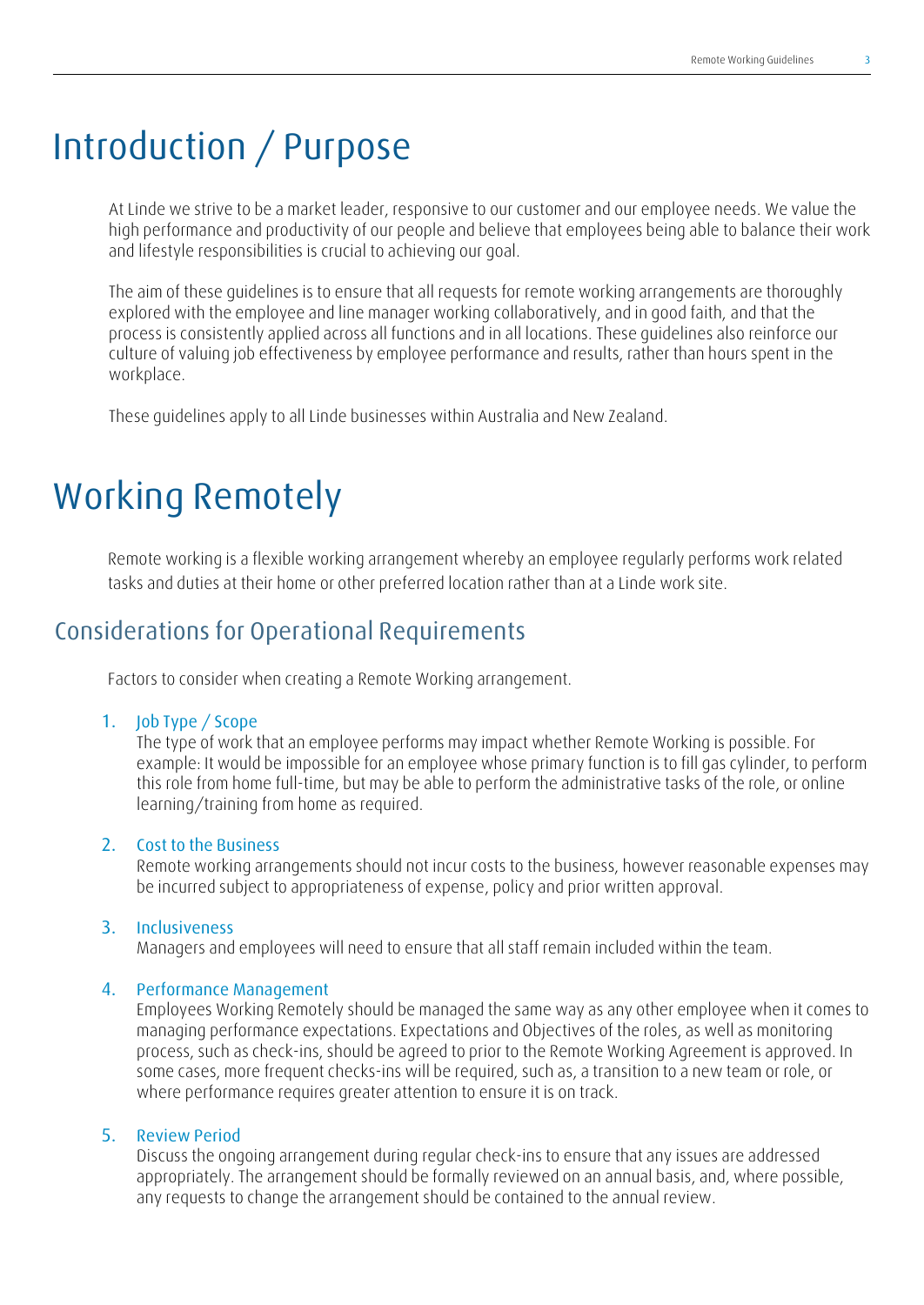## <span id="page-3-0"></span>**Remote Working Principles**

Working remotely is a voluntary and co-operative arrangement between Linde and the employee and can only be entered into by mutual agreement of both parties.

The opportunity to request remote working arrangements is available to all employees, however there may be some circumstances where entering into a remote working arrangement is not appropriate or suitable and is dependent on such things as the role requirements, needs of the individual, business, team or customer. Working Remotely arrangements may apply on a permanent or temporary basis or as agreed in writing by the Director.

An employee may approach Linde about the possibility of Working Remotely or Linde may make the offer to an employee in appropriate circumstances. Each request will be treated and managed on an individual basis and will take into consideration business and the individuals' needs and circumstances. It is important that line managers and employees show good faith and work collaboratively in implementing these guiding principles and that due consideration is given in assessing all requests to work remotely.

It is the responsibility of the employee to ensure a clear distinction between domestic, personal and work commitments are made. Working Remotely is not a substitute for child or dependent care. Therefore, where the employee is a primary caregiver, alternate childcare or dependent care arrangements should be made. All absences from work will be subject to existing Linde Entity and country leave conditions, application and approval processes

Employee's should be aware that a regular remote work arrangement may result in no longer having a dedicated desk at the office. Further, a booking system may be employed to allow for employees to book desks and car parking facilities to attend the office.

The manager is required to regularly review and monitor remote working arrangements to ensure that it continues to meet the needs of the employee and Linde. In circumstances where an employee is unable to complete a task remotely, they should attend a Linde workplace to carry out the task.

Managers who require an employee to attend staff meetings, training or other necessary work-related circumstances, will advise the employee and provide suitable notice.

## <span id="page-3-1"></span>**Hours & days of work**

Under the Linde Working Remotely Agreement, the hours and days to be worked from home will generally be fixed at the beginning of the arrangement and must be discussed and agreed to by the manager and the employee. Standard business hours will apply unless agreed otherwise. In considering the Hours and Days to be included as part of the agreement:

- The hours and days of work must meet the needs of the business, individual, team and customers.
- Employees and managers can also consider a hybrid approach of working remotely, as well as, from a Linde workplace. The number of days available to be worked at a Linde workplace will be fixed and an employee may need to arrange to swap an office day with a colleague in order to attend more than their allocated days.
- Any variation to the hours or days worked must be agreed in advance and approved in writing by the Director.
- Employees Working Remotely will be contactable and/or accessible, during the agreed hours and days of work.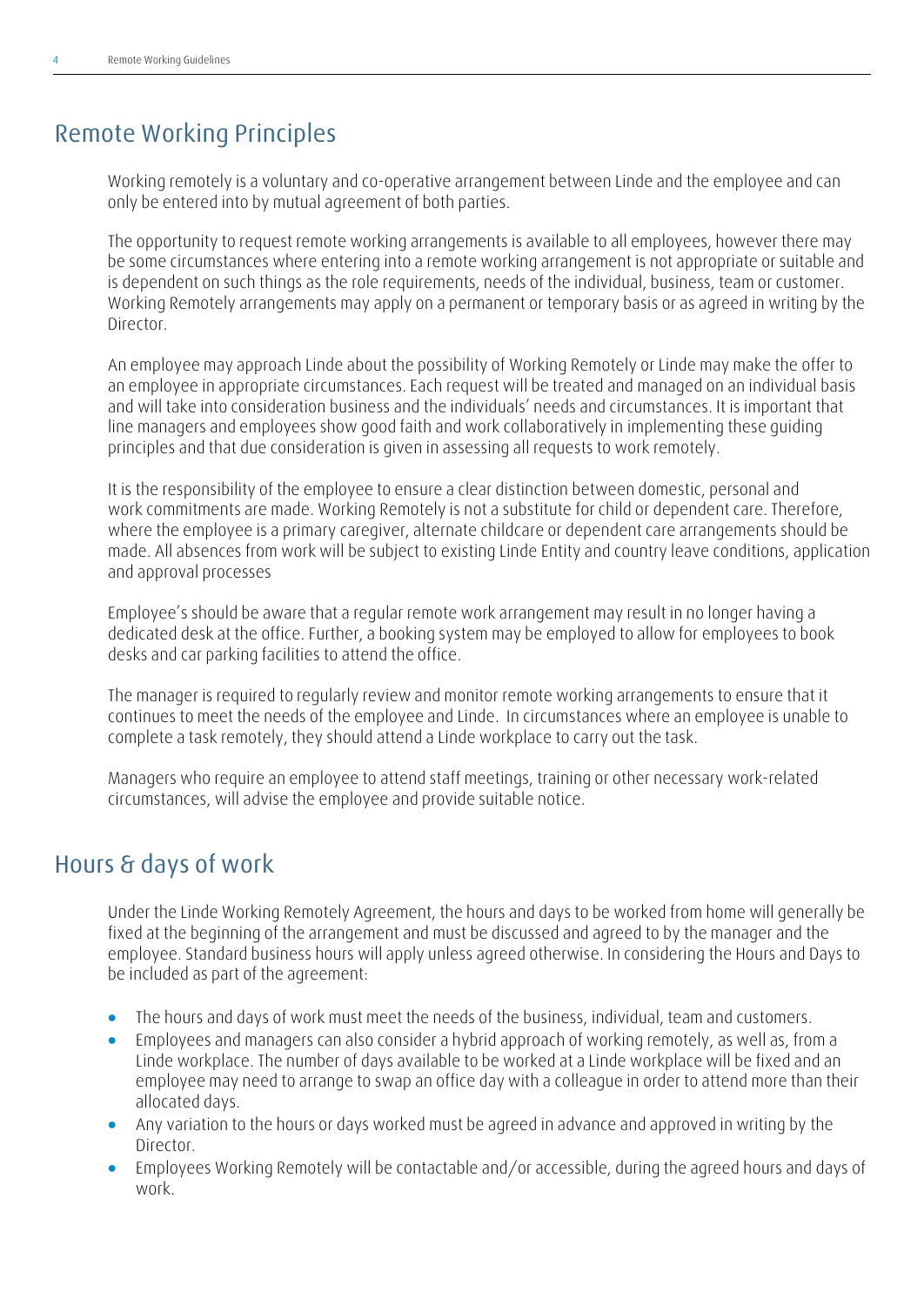### <span id="page-4-0"></span>**Expenses & costs**

The employee will be responsible for the costs associated with set-up and maintenance of their home office, these costs may include and are not limited to, telephone lines, modem, printer, answering machine, Internet Service Provider (ISP), heating, electricity, lighting, desk and chair. Linde will not take any responsibility for the maintenance or repair of an employee's personal equipment.

Out of pocket expenses incurred by the employee in relation to set-up and maintenance of their home office may be eligible to be claimed as a tax deduction. Any tax implications related to a home-based workspace is the responsibility of the employee. Employees should seek advice about tax deductions or any implications of home office related expenses from a qualified and licensed tax agent or advisor prior to entering into a remote work agreement.

In exceptional circumstances, the Director may use their discretion to approve any associated expense reimbursements in relation to the establishment and maintenance of the Working Remotely arrangement and will take into consideration the reasonableness of the expense, other expenses reimbursed for the employee and the overall business unit budget. Line managers are not authorised to approve any reimbursement related to remote working set-up costs.

Where essential as determined by the Director, Linde may provide some equipment as required for the purposes of Working Remotely. In the case where equipment is provided, these will be treated as "tool of trade" items and as such will be used for the duration of the agreement and remain the property of Linde. Any Linde equipment or assets provided for the purposes of Working Remotely, must be recorded on the Linde Asset Register (available through the Finance Department) prior to the commencement of the agreement or as the items are made available to the employee. Where equipment or furniture is provided by Linde, the following conditions apply:

- All maintenance of Linde supplies and equipment remains the responsibility of Linde
- Employees are expected to treat Linde property with care
- Unless prior permission is granted from a manager, Linde facilities, plant, equipment, computer hardware and software provided in a Remote Working Agreement, must not be used for personal purposes.
- Any computer hardware or software provided remains the property of Linde. The employee or any third party must not copy any software provided by Linde.

No reimbursements will be provided for any office stationery and consumables. Office stationery and consumables will continue to be provided through existing office supply cupboards located at each Linde site. Couriers only be used when manager approval is obtained in writing prior to incurring the cost and should only be used for couriering items to a client as would happen if working from a Linde site. An employee can not engage a courier to deliver items to a Linde site from their remote working address, or vice versa.

## <span id="page-4-1"></span>**Occupational Health & Safety**

Linde Occupational Health and Safety obligations and guidelines extend to the Remote Working environment. Employees are required to co-operate with Linde to comply with all SHEQ Policies and guidelines, including and not limited to, the Drug and Alcohol policy. To ensure a safe remote work environment, the following must be conducted prior to the acceptance of a Remote Work arrangement:

- Employee completes the [SHEQ About Computer Workstations and Equipment Module,](http://limss.linde.grp/imss_doc/IMS-31-04-RSP_EN/start.htm) including selfassessment and provide pictures or video of the remote working space.
- The manager and the employee must discuss the results of the self- assessment. Where any changes or modifications are identified, these should be made to ensure a safe workplace and environment.

*Once a Remote Working Agreement is in place:*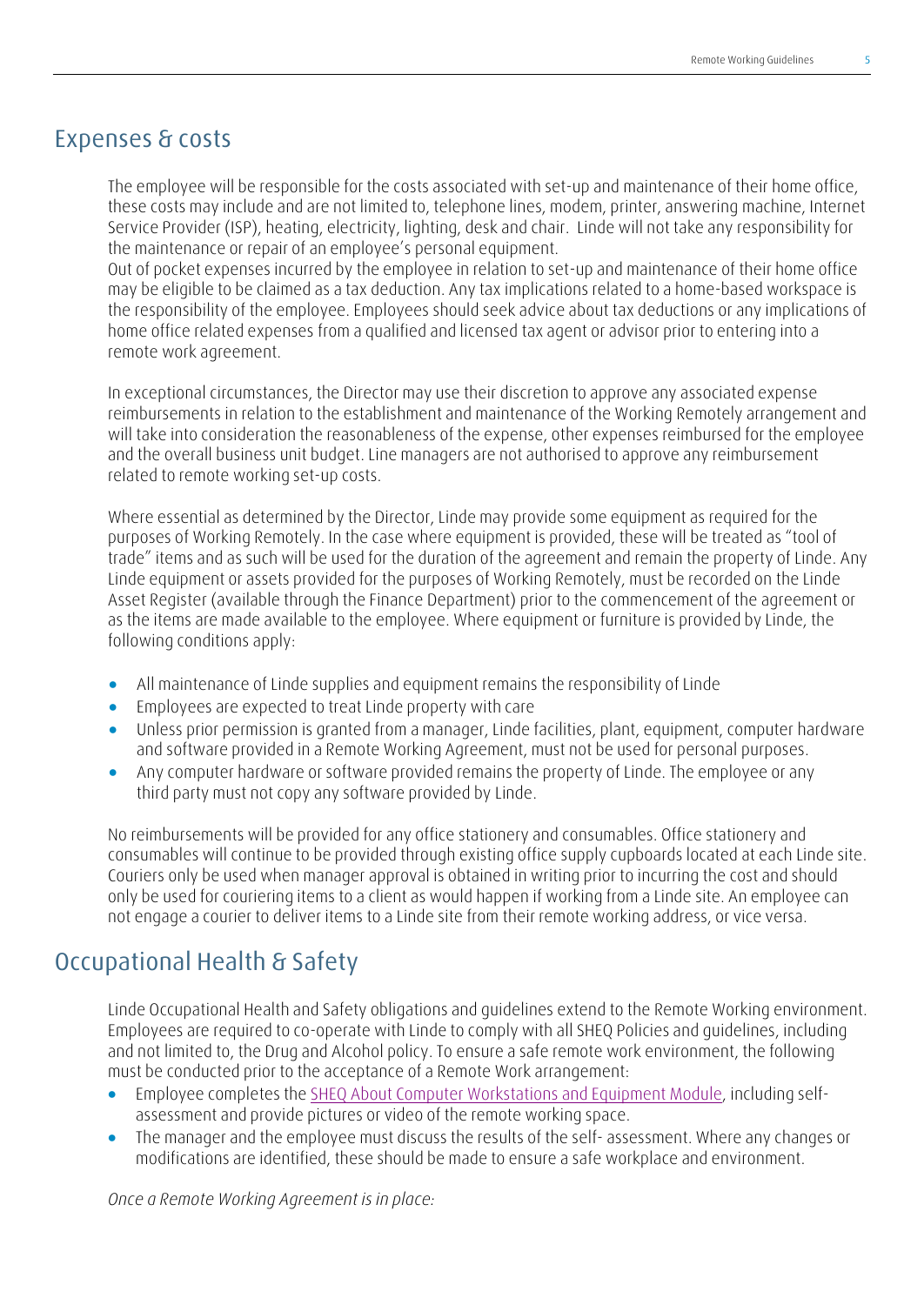- Employee to advise their manager of any changes to the home office that may pose a SHEQ risk, for example, safety related to domestic violence, or a non-operating smoke detector.
- It is at Linde's discretion to decline, or to terminate with immediate effect, a Remote Working Agreement if it determines that SHEQ obligations are not being met or maintained by the employee.

## <span id="page-5-0"></span>**Insurance & Workers Compensation**

Employees who propose to work from home should advise their personal home and contents insurer prior to the commencement of the Remote Working arrangement.

- An employee's personal house or contents insurance provider will generally not cover equipment provided by Linde for the purposes of Working Remotely.
- In the event that an accident, theft or damage occurs to Linde equipment or property occurs, employees are required to advise and report the incident to their manager as soon as possible.
- If an accident, theft or damage occurs to an employee's home or contents while working remotely, employees are required to advise and report the incident to their insurer and manager as soon as possible.
- Australian workers compensation liability will be limited to Australian employees who sustain an injury or work-related illness that occurs during periods when the employee is carrying out work related duties for Linde.
- Linde reserves the right to make on-site inspections of the home office to ensure that safe-working conditions exist. Linde will contact the employee to advise the need for an on-site inspection of the home and negotiate an agreed time.
- Should an employee sustain a work-related injury or illness while Working Remotely, the existing Agreement may be reviewed. In some circumstances, and at Linde's discretion, an employee may be required to return to the Linde worksite for an indefinite period of time to allow for necessary supervision and on-going assessment.
- Where in-person meetings are necessary, these should be held on Linde premises to minimize public liability or risks of injury.

### <span id="page-5-1"></span>**Security**

Employees who work from home will be required to take reasonable precautions to protect Linde equipment, assets, systems and data (hard or soft copy) from unauthorised access and ensure the confidentiality of any information of work undertaken at home.

Employees Working Remotely utilising their own equipment (including PC and Internet usage) and any Linde equipment, IT or communication facilities must always comply with the following Linde policies:

- Computer Usage Policy
- IS Security Policy

A copy of these policies can be found on the HR Intranet & IS Intranet sites. The computer usage policy explains how and why employee computer usage is monitored, and this policy applies whether you are working from a Linde site, or remotely. Any employee found breaching any of these policies may be subject to civil and criminal action and disciplinary action up to and including termination of their employment.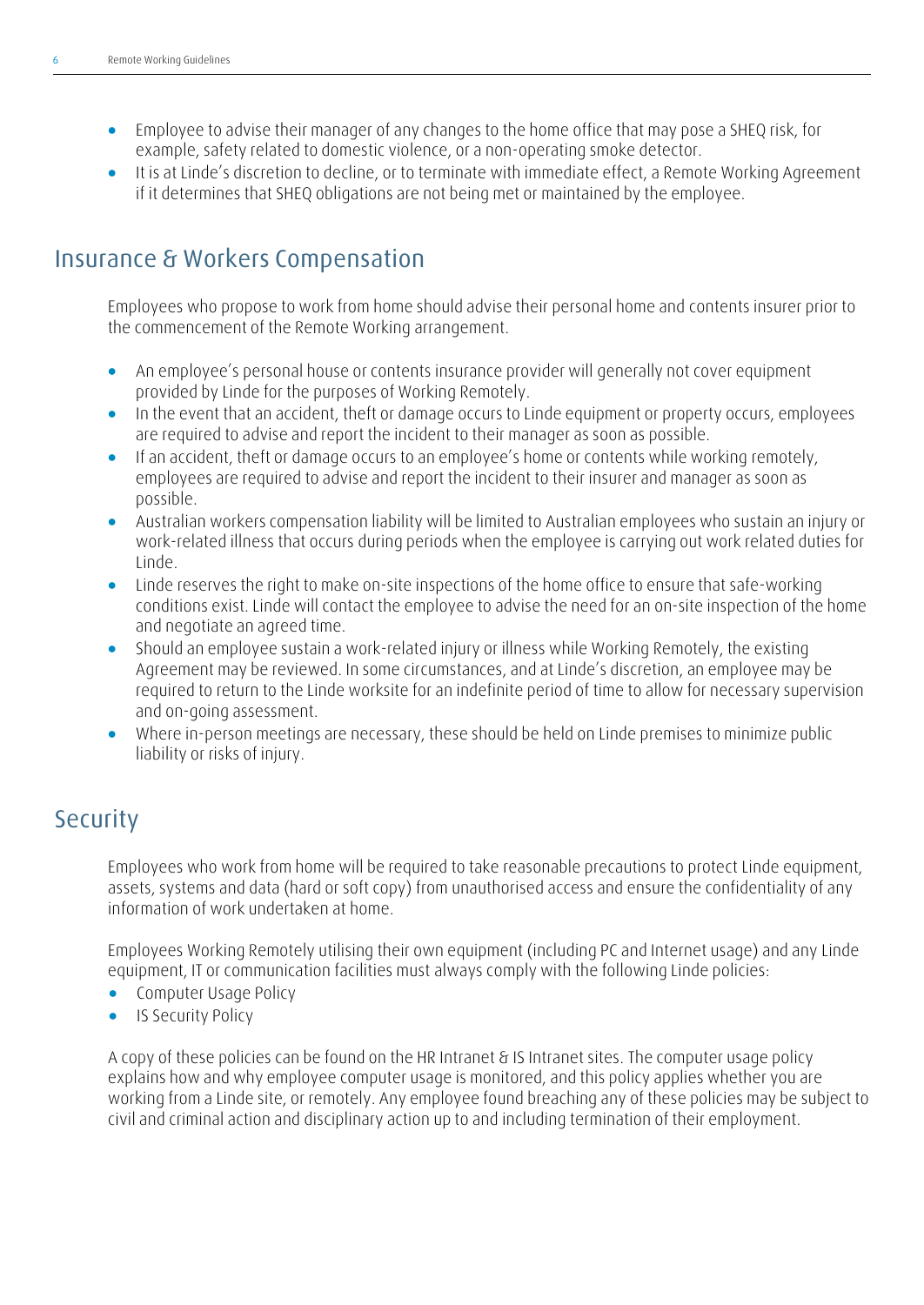## <span id="page-6-0"></span>**Access/ Inspections**

Linde reserves the right to access and contact employees at their remote work location during agreed work hours. Subject to prior agreement and with appropriate notice, Linde or its representatives, may conduct onsite visits or inspections of the employee's home to deliver, collect or maintain equipment, conduct security and/or safety assessments.

### <span id="page-6-1"></span>**Termination of the Remote Working Agreement**

Unless terminated by other clauses in these guidelines, termination of the Remote Working arrangement can occur from either Linde providing the employee with four weeks' notice in writing of intention to terminate the agreement or by the employee providing Linde with four weeks' notice in writing of intention to terminate the agreement, however, where practicable changes should be made at the annual review. The Remote Working Agreement may cease under the following circumstances:

- Change/ cease by mutual agreement
- Terminated at the manager's discretion based on the employee's performance or
- Terminated due to changes in business requirements or duties of the role that would cease the ability to continue with the Remote Working agreement.
- The employee's home office fails to meet HSE requirements in this case the agreement will be terminated immediately

The manager must raise any performance or changes to business requirements with the employee with a genuine attempt to find a resolution to the issues prior to the termination of the arrangement.

In the event that a Working Remotely Agreement is terminated, subject to appropriate notice and arrangements, Linde reserves the right to retrieve any Linde equipment, property, (including electronic files etc.) or information from the employees' home. The employee must return all Linde equipment to the agreed Linde office by the notified timeframe otherwise costs to collects these items will be at the employee's expense.

## <span id="page-6-2"></span>**How do I request a Remote Working arrangement?**

- 1. Complete a **Remote [Work Application Form](https://forms.logiforms.com/formdata/user_forms/75334_5604693/382637/page1.html?cachebust=2651)**. All Remote Working requests must be submitted in writing.
- 2. Your manager will need some time to consider the request. In Australia, a formal response must be provided within 21 calendar days *(3 business weeks)*. In New Zealand, the formal response must be provided within 1 month.
- 3. During this time, you and your manager may need to discuss your request for:
	- a. any points of clarification,
	- b. expectations of how the arrangement may work, including review periods,
	- c. performance expectations, including revised objectives/KPIs
	- d. expectations related to communication, meetings and interactions with the team
	- e. any other information that your manager may need in considering this request.
- 4. Once your manager completes their assessment, they will escalate your request to the Functional Director for ultimate approval.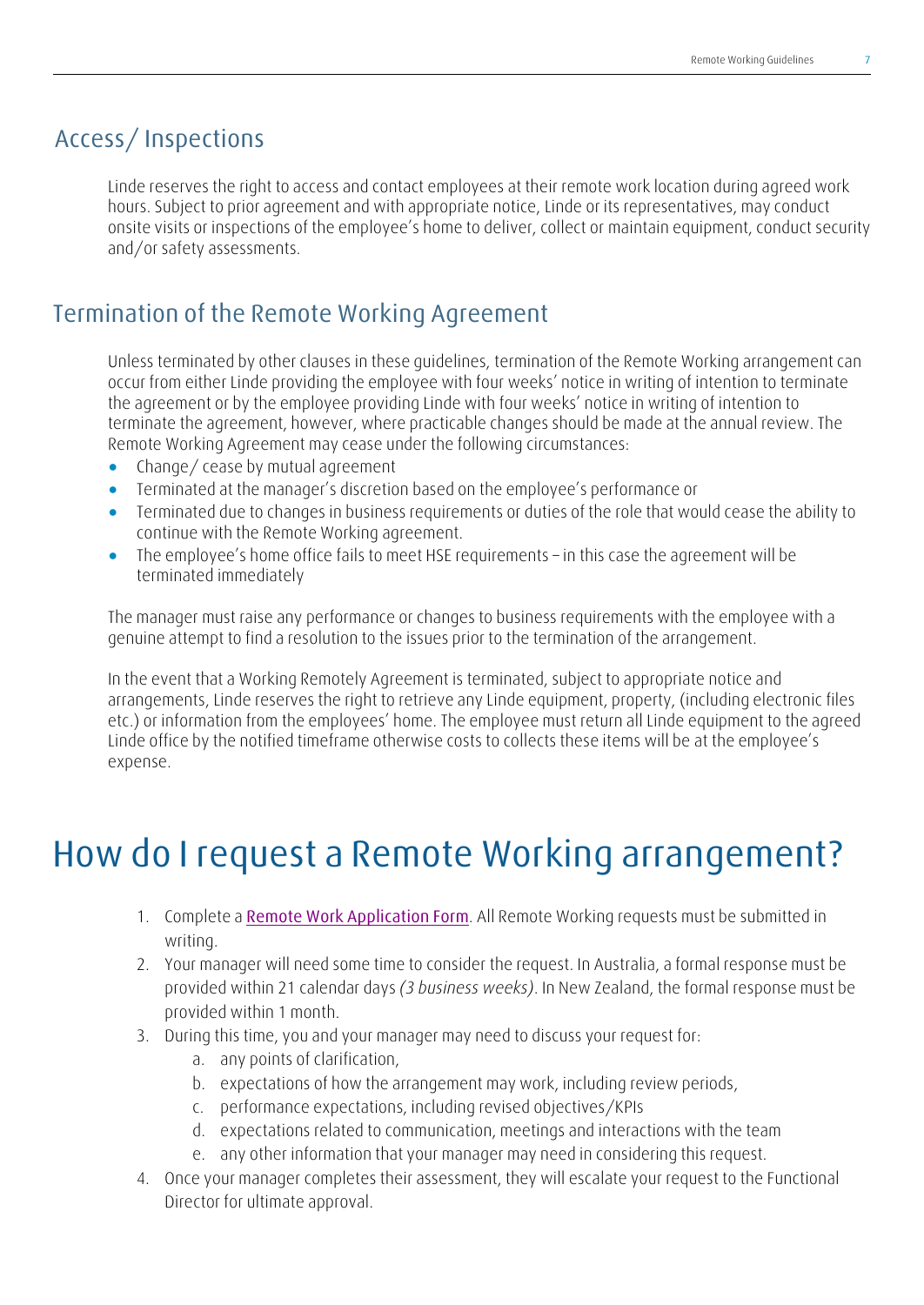5. If your request is approved, you will be required to sign a new employment agreement, in this case, the new contract must be signed and returned to Linde Employee Services before the arrangement commences. You should also retain a copy for your records.

Any changes to the established flexible work arrangements must be discussed between the manager and the employee. Efforts will be made to accommodate the needs of the business, individual and employee.

## <span id="page-7-0"></span>**Manager responsibilities in considering remote working arrangements**

As a manager, once you have received a request for remote working you will have to complete your due diligence within 2 weeks or less in order to provide adequate time for your Functional Director to deliver ultimate approval/rejection within the legislated timeframes. A formal written response is required to the employee's written request within a maximum of 21 calendar days *(3 working weeks)* in Australia and 1 month in New Zealand to provide your formal response. You should consider what reasonable accommodations can be made to meet the request.

You should also discuss any clarifications with the employee as well as reviewing any modifications required to be made to KPI's / objectives and agreeing to a periodic review of the arrangement.

Once you have considered the request and discussed any clarifications with the employee, you should complete the manager section of the Remote Working Application From submitted by the employee and provide this to your Director. As soon as you receive the ultimate approval/rejection from your Director, a copy should be provided to the employee and a copy sent to Linde Employee Services whether Approved or Declined to save on the employee file and to generate an updated employment agreement if required.

**Note:** If you have any questions, thoughts or concerns around the request and the considerations you have undertaken you should consult with a member of the HR team prior to formally responding to the employee, and well before the required response timeframe.

## <span id="page-7-1"></span>**Version Control**

This document was created in 2020 and is considered version 1.0. These guidelines supersede previous documents related to Working Remotely.

|     | Version   Created/Reviewed By | Creation/Review   Next Review<br>Date |            | Comments |
|-----|-------------------------------|---------------------------------------|------------|----------|
| 1.0 | Candida Carelli & Carina Lam  | September 2020                        | March 2021 |          |
|     |                               |                                       |            |          |
|     |                               |                                       |            |          |